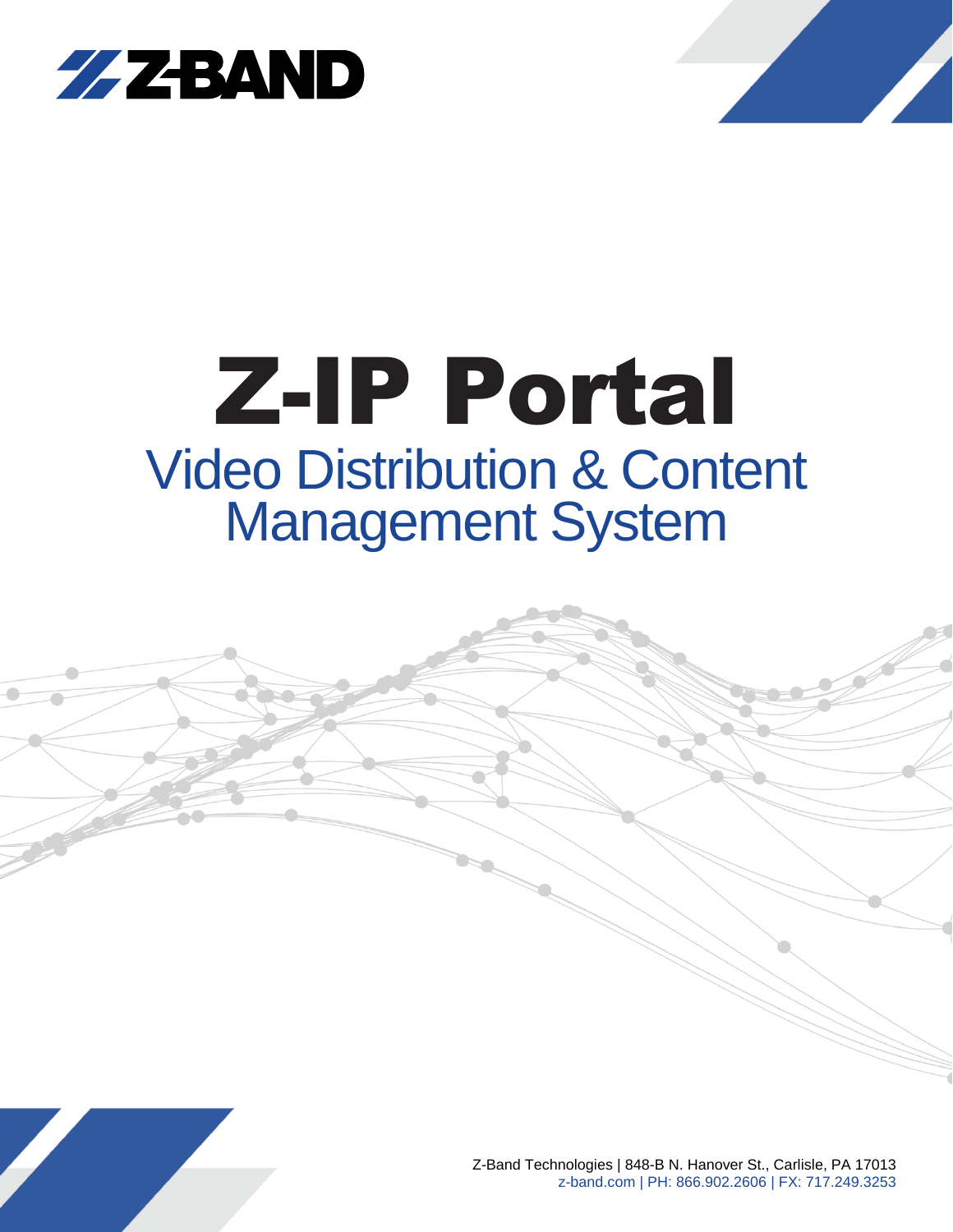# Z-IP Portal

### Video Distribution & Content Management System

#### **Product Description**

The Z-IP Portal IPTV system delivers system management and desktop viewing of IPTV streams in an easy to deploy platform. The Portal uses IE or Safari to enable desktop viewing, and the user interface enables simple channel changing and content selection.

The Z-IP Portal allows for distribution of live and recorded content across your LAN or WAN. Desktop viewing is accomplished in IE or Safari through the use of a plug-in that enables the web browser to communicate with the Z-IP Portal Server. Users can be given customized content groups through integration with Active Directory and the Z-IP Portal facilitates AES encryption key sharing, helping keep content secure. The Z-IP Portal allows you to maximize the capability of your video system and make video an integral part of your environment.

The browser-based Z-IP Portal Player uses flexible, multi-format digital video codec to offer CPUefficient, high-quality playback of IPTV streams up to full HD 1920x1080p60. With powerful features to enhance the viewing experience, such as a de-interlacing engine for smooth viewing of high motion content, Closed Captioning, Electronic Program Guide (EPG), Text Overlay and advanced features for Broadcast, Command, and Control monitoring, Z-IP Portal packs professional grade decoding capabilities into a feature rich and easy to use desktop interface.

The Z-IP Portal has enhanced communications with Z-Band Set-Top Boxes via our Middleware module. The middleware communicates with the STBs via multicast commands and enables the STB to display a customized user interface. The interface allows for display of custom content groups, Electronic Program Guide information, and enforces AES encryption on protected streams. The middleware platform also controls STBs for remote management such as channel change, scheduled events, and scheduled display of video on-demand content.

The Z-IP Portal enables Video-On-Demand using two different methods. PVR (Private Video Recordings), which are stored on the machine of each user and can be controlled and scheduled without permissions from the system administrator. The second method, NDVR (Network Digital Video Recording) is a centralized method of recording and uploading content that is controlled and scheduled by a system admin. End users and STBs can play back video content but may not be given authorization to record content on their own.